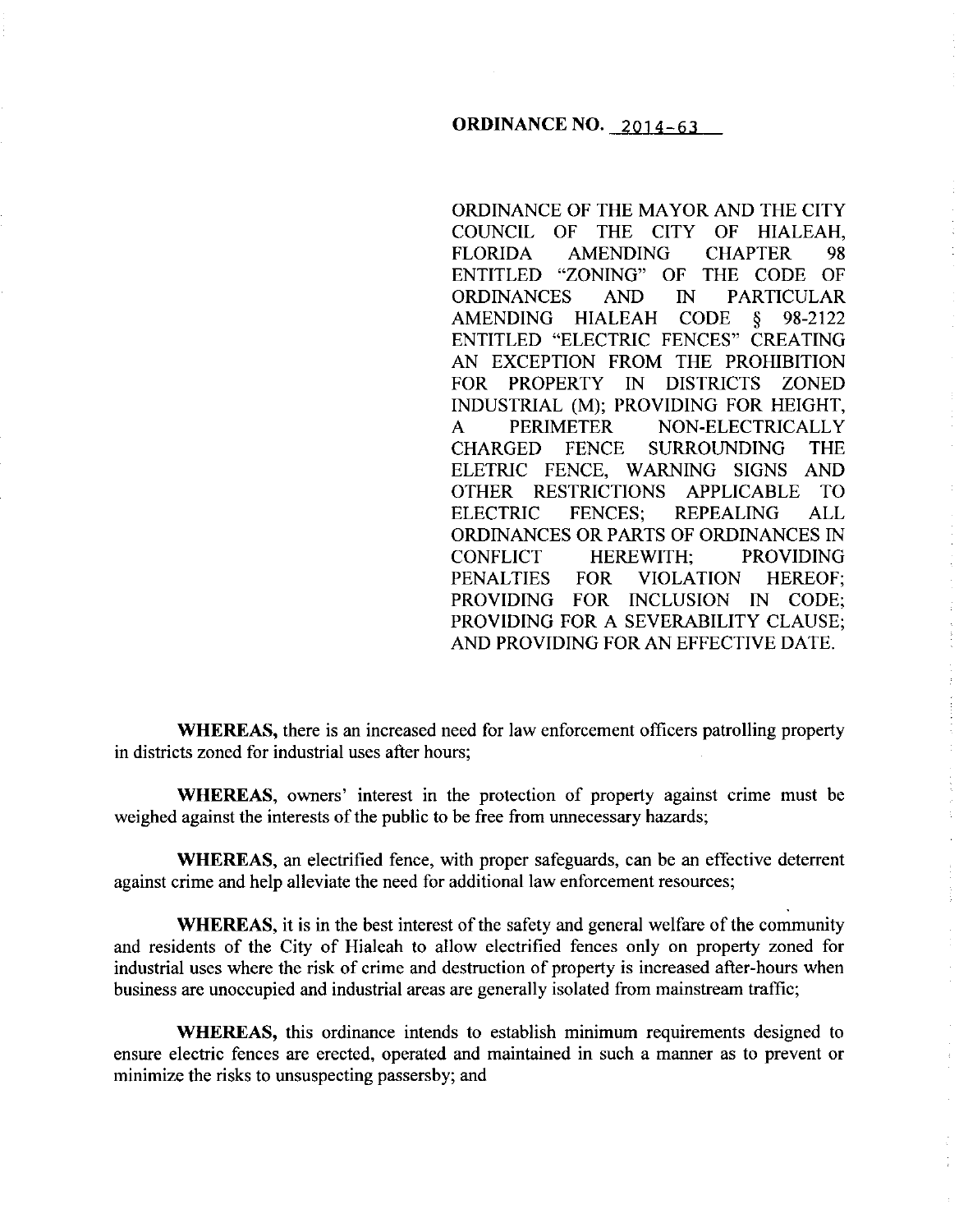**WHEREAS,** the Planning and Zoning Board recommended approval of this ordinance at its meeting of October 8, 2014.

NOW, THEREFORE, BE IT ORDAINED BY THE MAYOR AND THE CITY COUNCIL OF THE CITY OF HIALEAH, FLORIDA, THAT:

**Section 1:** Chapter 98 entitled "Zoning" of the Code of Ordinances of the City of

Hialeah, Florida, is hereby amended to read as follows:

### Chapter 98

## **ZONING**

\* • \*

**ARTICLE V. ZONING DISTRICT REGULATIONS** 

 $\star$   $\star$   $\star$ 

# **DIVISION 8. FENCES, WALLS, SHRUBBERY**

 $\star$   $\star$   $\star$ 

## **Sec. 98-2122. Electric fences.**

- (1) *Prohibition.* Except as otherwise provided for in this section, it It shall be unlawful for any person to erect, construct or use in the city any fence, commonly known as electrified fences, which shall be electrically charged by electricity from any battery, power company or from any other power source whatsoever., and commonly known as eleetrified tenees.
- (2) *Exception for Properties Zoned Industrial.* Fences powered by battery, discharging non-lethal, pulsating charge of electricity and meeting the requirements or limitations set forth in this subsection, shall be permitted on property zoned Industrial and developed for industrial use.

à,

(a) *Non-electrified perimeter <u>fence</u> or wall required.* The electrified fence shall be completely surrounded by a non-electrified fence. The non-electrified fence shall be a total height of no less than eight (8) feet. The non-electrified fence can have no more than two (2) feet of barbed wire, which shall be erected above the fence in a horizontal linear form. The barbed wire shall not be allowed to be erected in a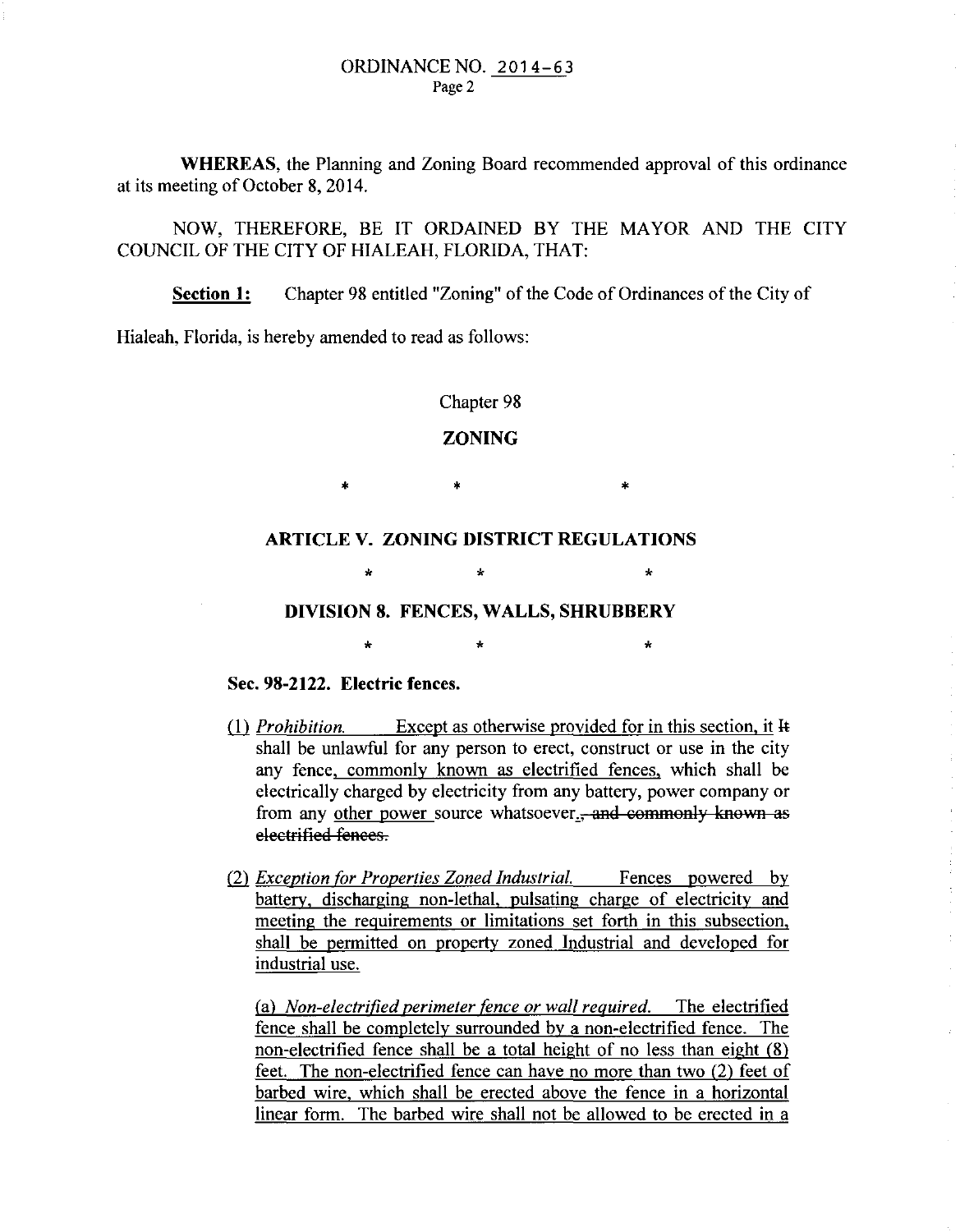coil, spiral or be otherwise wound around or above the non-electrified fence. Where the property on which the electrified fence is to be installed abuts property zoned for or used for residential uses, a nonelectrified perimeter wall, no less than eight (8) feet in height, must be built meeting all requirements set forth in this subsection. Where a non-electrified perimeter wall is required, no barbed wire shall be allowed. The electrified fence shall not exceed the height of the perimeter fence or wall by more than two (2) feet and shall not exceed ten (10) feet in height as measured from the finished ground elevation to the top of the fence. There shall be a separation of at least twelve (12) inches between the non-electrified fence or wall and the electrified fence. The distance between the non-electrified fence or wall and the electrified fence can taper to accommodate physical conditions on the property and can taper to three (3) inches at the gates, only. The non-electrified fence or wall shall be located between the electrified fence and the property line and meet all other code requirements, including but not limited to, setbacks.

(b) *Required signs.* The presence of an electrified fence on the property shall be clearly marked with warning signs. The warning signs shall use a minimum letter size of two (2) inches, contain the international symbol for an electrical hazard and a message that reads: "Warning- Electric Fence in Use". The symbol and letter color must contrast with the sign background color. The warning signs shall be posted on the exterior surface of the perimeter fence or wall, such that they are visible to the public, and on the interior surface of the electrified wall, such that they are visible to any person within the area enclosed by the electrified fence, at least five (5) feet above finished grade and spaced no greater than sixty (60) feet apart throughout the entire length of the perimeter fence or wall.

(c) A building permit shall be required prior to installing an electrified fence. Electrified fences must meet all applicable International Electrotechnical Commission (IEC) Standards or Underwriters Laboratories Inc. (UL) Standards and life-safety codes not inconsistent with the requirements set forth in this Section. Electrified fences shall have a shut-off switch installed in a location acceptable to the Police and Fire Departments to de-energize the electrified fence.

#### **Section 2: Repeal of Ordinances in Conflict.**

All ordinances or parts of ordinances in conflict herewith are hereby repealed to the extent of such conflict.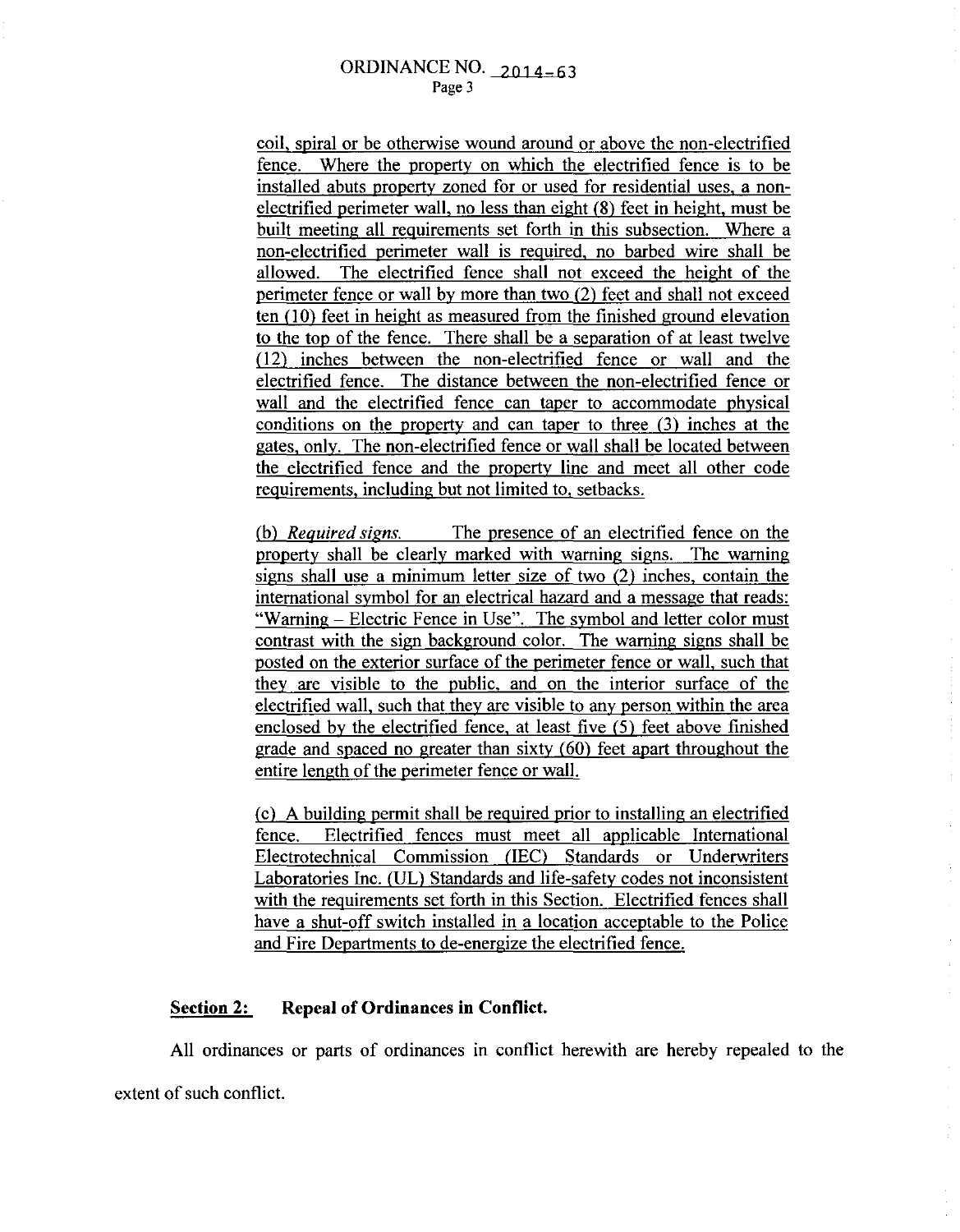#### **Section 3: Penalties.**

Every person violating any provision of the Code or any ordinance, rule or regulation adopted or issued in pursuance thereof shall be assessed a civil penalty not to exceed \$500.00 within the discretion of the court or administrative tribunal having jurisdiction. Each act of violation and each day upon which any such violation shall occur shall constitute a separate offense. In addition to the penalty described above, the City may pursue other remedies such as abatement of nuisance, injunctive relief, administrative adjudication and revocation of licenses or permits.

## **Section 4: Inclusion in Code.**

The provisions of this ordinance shall be included and incorporated in the Code of Ordinances of the City of Hialeah, as an addition or amendment thereto, and the sections of this ordinance shall be renumbered, as appropriate, to conform to the uniform numbering system of the Code.

 $\mathcal{L}$ 

### **Section 5: Severability Clause.**

If any phrase, clause, sentence, paragraph or section of this ordinance shall be declared invalid or unconstitutional by the judgment or decree of a court of competent jurisdiction, such invalidity or unconstitutionality shall not affect any of the remaining phrases, clauses, sentences, paragraphs or sections of this ordinance.